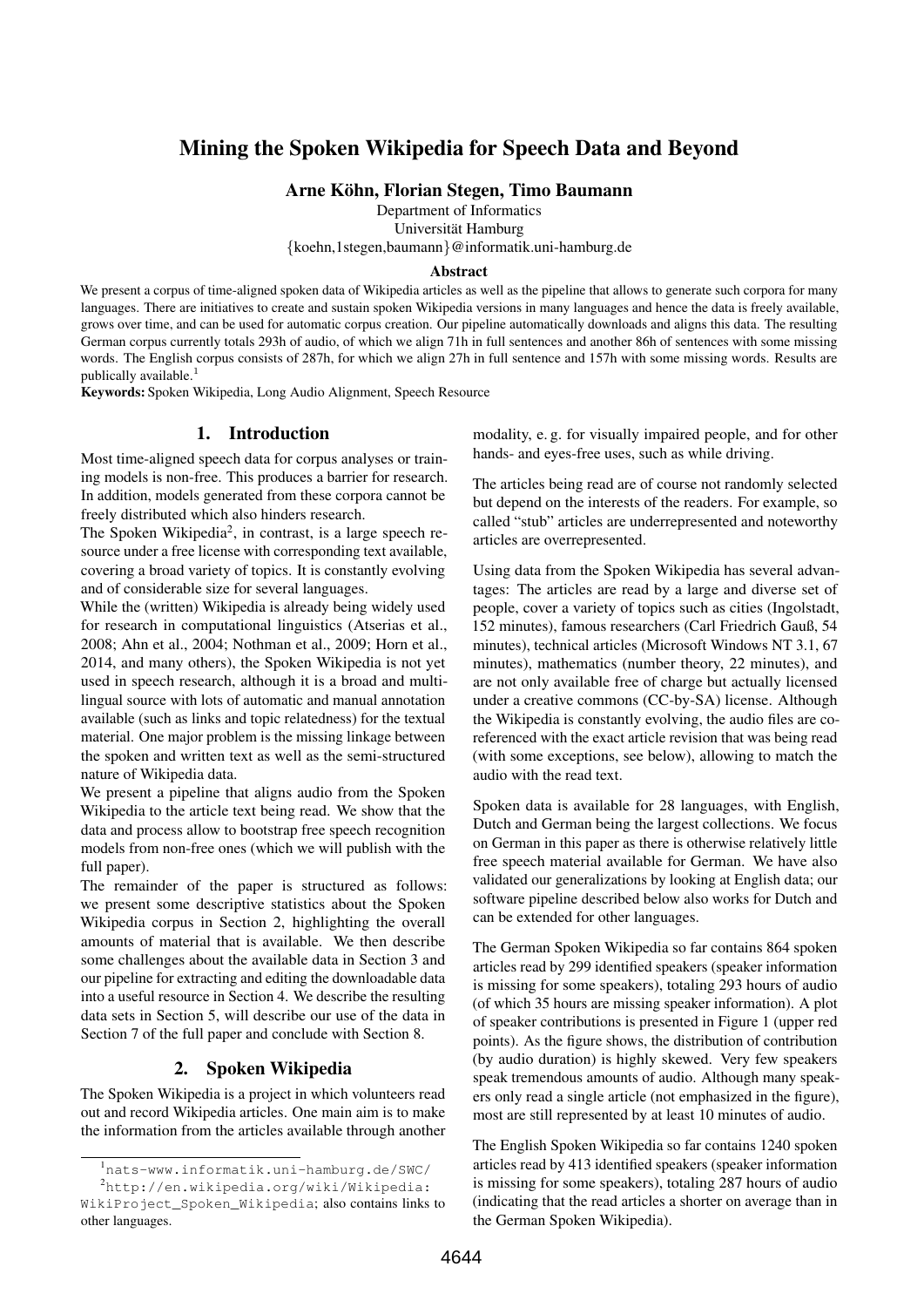<span id="page-1-1"></span>

Figure 1: Contribution of audio by speaker in the German Spoken Wikipedia. Half of the speakers contribute between 10 and 100 minutes of audio; only a few contribute (much) more (up to 40 hours); except for some outliers, the alignment rate is relatively stable across speakers.

#### 3. Challenges

There is one key challenge regarding the alignment: Although we have an audio file of the article being read as well as the article's source code, the written part does not always match what is being read. There are (1) parts in the text that are not being read, (2) parts we don't know how they are being read, and (3) there are parts in the audio that are not part of the text.

Regarding problem (1), the articles are cleaned from wiki markup. We also drop tables and boxes because they are most often not read and if they are, it is not predictable, in which manner and ordering. Most footnotes are not being read and therefore we drop them as well. This approach might err on the side of dropping too much, but it prohibits false alignments to text that is not spoken at all.

Regarding (2), there is some text where we don't know whether or how it will be spoken, e. g. the headings and mathematic formulas. We try to normalize some formulas, but the coverage is limited (see also [Ferres and Sepulveda](#page-3-6) [\(2011\)](#page-3-6) for a solution to this problem). In the case of unsuccessful normalization, the alignment algorithm will simply not be able to find an alignment.

Regarding (3), typically, the audio starts (and often ends) with a disclaimer about the origin of the text and the license of the audio. This is not part of the article but is sufficiently similar for each audio file that we can generate the text and prepend it to the text to be aligned. Other parts will not be aligned (as the corresponding text is not available).

One of the main challenges is the constant evolution of Wikipedia: articles (or their spoken versions) are added, article text is revised, meta-information is updated or erroneously breaks for a multitude of reasons. As a consequence, our solution must not rely on manual corrections of the extracted data. Instead, our solution needed to be robust to errors, able to extend the corpus without forcing recomputations on the unchanged data, and provide systematic workarounds for missing data (until that data is added at the source).

#### 4. Automatic Annotation Pipeline

<span id="page-1-0"></span>Our pipeline works as follows: First, we scrape the Wikipedia for articles that are in the category for spoken articles. We then download the corresponding text and audio. The text needs to be normalized before it can be aligned to the audio. We will describe all these steps in this section.

#### 4.1. Scraping the Wikipedia

All articles with a spoken version contain a template which in turn results in some info box and (for most languages) a category marker. We use the Wikipedia API to query the spoken article category, then examine the article source for the template, which contains the read article revision ID, speaker ID and reading date, as well as a link to the Wikimedia Commons page that contains the actual audio (in one or more files, most often encoded as OGG-Vorbis in high quality). The Wikipedia is a semi-structured database, which means that values can be missing or mal-formatted. Our software contains many workarounds to deal with such issues (e. g. if the revision ID is missing from the template, we estimate it from the reading date and the article history). We also started to correct missing bits in Wikipedia pages in unambiguous cases. For this, the error/warning reporting of our tool is crucial.

#### 4.2. Text Normalization

Wikipedia pages can be downloaded in several formats including WikiMarkup and an HTML-like format (that is probably fed to the CMS). The latter is easier to convert to raw text, including stripping footnotes, "citation-needed" marks, and other Wikipedia markup. We then use MaryTTS (Schröder and Trouvain, 2003) for sentence segmentation and tokenization. Our intermediate formats ensure that the original text and and the final normalized text remain in synchrony so that timing information for the original text can later be inferred based on the alignment of the normalized text. We also add some additional text normalizations (in particular for years, some simple formulae (which are in LaTex notation) and some common units.

As a special kind of normalization, we add the spoken "header" of each article that mentions the name of the article, the license, the date it was read, and possibly by whom using a pattern filled from the meta-data. We also filter out any textual lists of references, as these are typically not read (and would be hard to normalize).

#### 4.3. Audio Alignment

To perform the audio alignment, we employ a variant of the SailAlign algorithm [\(Katsamanis et al., 2011\)](#page-3-8) implemented in Sphinx-4 [\(Walker et al., 2004\)](#page-3-9) with some extensions as described below. SailAlign treats audio alignment as repeated and successively more restricted speech recognition:

The main idea is to generate an n-gram model from the text to be aligned and use this for speech recognition on the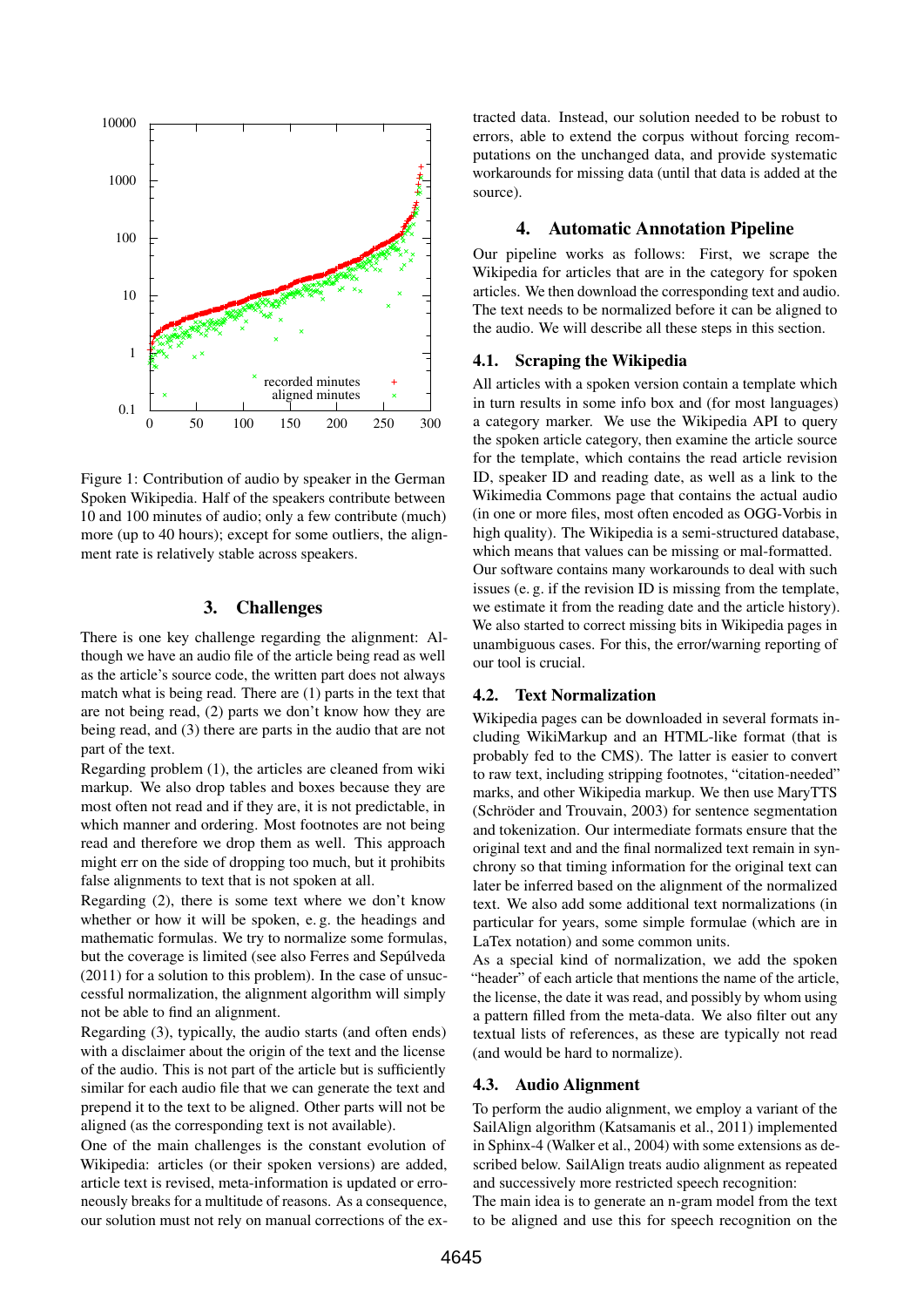provided audio. The speech recognition system generates a time-stamped word sequence. This sequence is matched against the original text and if a sequence of five or more words matches, the alignment for these words is kept as a landmark. The algorithm then recursively aligns the text and audio by splitting both audio and text between the landmarks and running the algorithm on each of these sub-ranges. The process stops once no new landmarks have been found. In this aspect we deviate from [Katsamanis et al. \(2011\)](#page-3-8), who use a fixed set of iterations.

The parts that could not be aligned using the approach described above are then aligned using phone-to-phone alignment, which is more robust to errors and generates less ill-aligned sequences than forced alignment (at the cost of some coverage). We convert the text to a phone sequence using Sphinx's grapheme to phoneme conversion. We then perform a phone-based speech recognition (where the result is the most probable sequence of phones – which do not need to correspond to actual words). These two phone sequences – one generated from the text and one recognized from the audio – are then aligned using the Dijkstra algorithm (which behaves similar to the Needleman-Wunsch algorithm). The penalties for phone substitutions have been learned from aligning some of the Wikipedia data and then computing the confusion probabilities for phone pairs.

Finally, if a word remains unaligned but both preceding and succeeding words have timings, we could infer the missing timing. However, we found that such words are likely to have been mis-normalized (e.g. "\*" is often spoken as "geboren" (*born*) but normalized as "Sternchen" (*asterisk*)) and should therefore not be aligned. Overall, in our implementation, we favor quality over coverage.

# 5. Resulting Data Sets

<span id="page-2-0"></span>We aligned German and English articles and make the results available to the public.<sup>1</sup> The resulting aligned data is in  $XML$ format and uses a cleaned HTML rendering of the wikitext source received via the Wikipedia API as base. The text is tokenized and marked with sentence boundaries. In addition, each token is annotated with its normalized version as well as the start and end timings if it was successfully aligned.

### 5.1. German Data

For German, we aligned 763 articles, containing 260 hours of speech and 2.1 million tokens. We successfully aligned 157 hours of audio (60 % of the original audio) to their respective word tokens (for a total of 1.3M aligned tokens in 140k word forms). For many analyses or training procedures, fully-aligned sentences are desirable. When only looking at completely aligned sentences (i. e. every word of the sentence is aligned), we total 71 aligned hours (27 % of the original audio) in about 30k sentences.

The 288 aligned readers recorded on average 54 minutes. However, the distribution is extremely skewed, with the median at 13 minutes and even the 75%-percentile at 40 minutes (compare Figure [1,](#page-1-1) lower green points).

### 5.2. English Data

For English, we aligned 1066 articles, containing 287 hours of speech and 2.7 million tokens. We aligned slightly more

<span id="page-2-1"></span>

Figure 2: Distribution of absolute alignment precision compared to manual alignment. Most words that can be aligned automatically have errors smaller lower than 100 ms.

audio than for German (184 hours), but much less in whole sentences (27 hours). We also only aligned half the number of word forms (86k). The readers recorded on average slightly less than their German counterparts (41 minutes). The distribution is again highly skewed with the 75%-percentile at only 35 minutes.

### 5.3. Manual Verification

We have additionally manually annotated the word-level boundaries for two spoken articles (Photodiode) containing 859 words in order to evaluate the alignment quality. In that article, the coverage is somewhat higher than average at 97.5 %. A histogram of automatic alignment deviations from the manual alignment is presented in Figure [2.](#page-2-1) As can be seen in the figure, the alignment quality is high with most words being aligned with little timing error.

### 6. Error Analysis

Since a relevant portion of the data could not be aligned successfully, we performed a qualitative error analysis. We found several error types which we describe in this section. Sometimes, the audio quality is simply too low for good recognition, either because of loud noise (which could potentially be filtered out) or distorting microphones. Accents such as Swiss German are also a problem for the alignment – most likely due to the acoustic models not fitting – as well as synthetic voices (which are used for some English articles). Some audio contains music, which can also not be aligned. For some articles, only a part (often the beginning of the article up to the first section) has been read at all. These problems can not be easily solved.

As noted before, the Wikipedia is semi-structured. There is no automatic consistency check for the structured data. For several articles, the wrong version ID of the article was stored. As version IDs are global (they need to survive the renaming of articles), Wikipedia then simply serves a completely different article which does not match the expected textual reference at all.<sup>[3](#page-2-2)</sup>

Another class of errors stems from pronunciations which differ from the expected ones. The normalization fails in

<span id="page-2-2"></span><sup>&</sup>lt;sup>3</sup>It should be noted though that our pipeline did not align any non-fitting text in these cases, demonstrating its robustness.